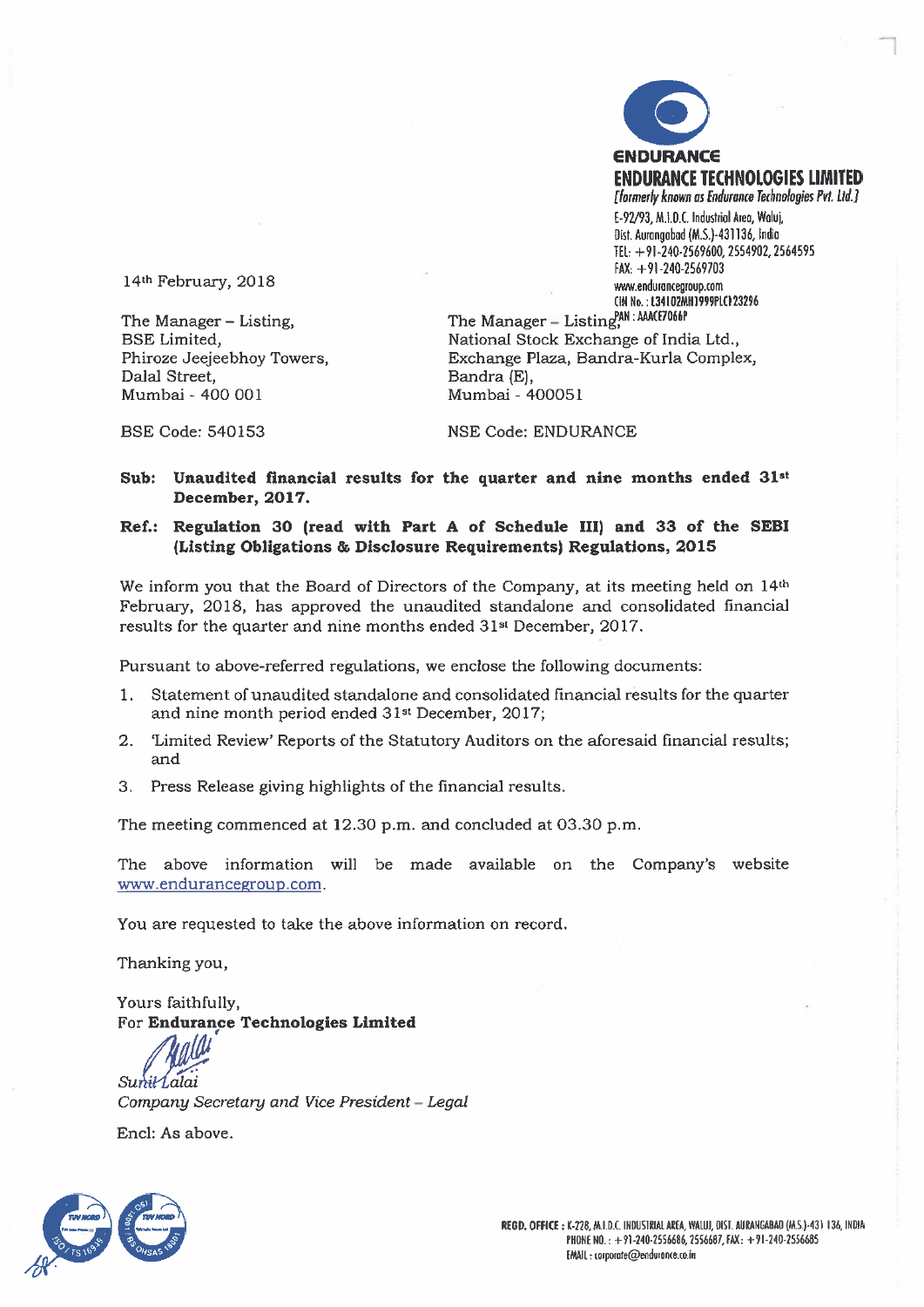

# Endurance Technologies Limited<br>Registered office: K-228, MIDC Industrial Area, Waluj, Aurangabad - 431136, Maharashtra<br>CIN: L34102MH1999PLC123296<br>Tel no. +91-240-2556686 Fax no.+91-240-2551700<br>Email: investors@endurance.c

Statement of standalone unaudited financial results for the quarter and nine months ended 31st December, 2017

|              |                                                                                      | ₹ in million (except per share data) |                         |                        |                                 |                        |                  |  |
|--------------|--------------------------------------------------------------------------------------|--------------------------------------|-------------------------|------------------------|---------------------------------|------------------------|------------------|--|
|              |                                                                                      |                                      | Ouarter ended           |                        | Year ended<br>Nine months ended |                        |                  |  |
| Sr.<br>No.   | Particulars                                                                          | 31st December.<br>2017               | 30th September,<br>2017 | 31st December,<br>2016 | 31st December.<br>2017          | 31st December,<br>2016 | 31st March, 2017 |  |
|              |                                                                                      | Unaudited                            | Unaudited               | Unaudited              | Unaudited                       | Unaudited              | Audited          |  |
|              |                                                                                      |                                      |                         |                        |                                 |                        |                  |  |
|              |                                                                                      |                                      |                         |                        |                                 |                        |                  |  |
|              |                                                                                      | 11.168.70                            | 11,760.08               | 9,814.57               | 34,967.40                       | 32,208.13              | 42,801.52        |  |
| Ŧ            | Revenue from operations (refer note 3)                                               | 29,94                                | 41.09                   | 22.93                  | 114.88                          | 83.42                  | 125.47           |  |
| 11           | Other income                                                                         | 11,198.64                            | 11,801.17               | 9.837.50               | 35,082.28                       | 32,291.55              | 42,926.99        |  |
| $\mathbf{H}$ | Total Income $(I + II)$                                                              |                                      |                         |                        |                                 |                        |                  |  |
|              |                                                                                      |                                      |                         |                        |                                 |                        |                  |  |
| IV           | <b>Expenses</b>                                                                      | 7,284.76                             | 7,731.91                | 5,666.76               | 21,903.22                       | 19.002.20              | 25,114.10        |  |
|              | (a) Cost of materials consumed                                                       |                                      |                         | 18.47                  | 62.32                           | 66.58                  | 98,09            |  |
|              | (b) Purchase of stock-in-trade                                                       | 27.05                                | 21.05                   |                        |                                 | (370, 17)              | (432.24)         |  |
|              | (c) Changes in inventories of finished goods, work-in-progress<br>and stock-in-trade | (89.39)                              | (52.34)                 | (26.75)                | (43.03)                         |                        |                  |  |
|              |                                                                                      |                                      |                         | 885.38                 | 1.279.12                        | 3.004.95               | 4,003.33         |  |
|              | (d) Excise duty                                                                      |                                      | 635.97                  | 602.45                 | 1,905.00                        | 1,764.58               | 2,421.80         |  |
|              | (e) Employee benefits expense                                                        | 615,34                               | 31.87                   | 50.78                  | 75.10                           | 151.67                 | 178.57           |  |
|              | (f) Finance costs                                                                    | 14.11                                |                         | 418.22                 | 1,241.89                        | 1,221.56               | 1,668.57         |  |
|              | (g) Depreciation and amortisation expense                                            | 431.68                               | 402.61                  |                        | 5,552.92                        | 5,161.90               | 6,885.96         |  |
|              | (h) Other expenses                                                                   | 1.889.84                             | 1,916.80                | 1,622.05               |                                 |                        | 39,938.18        |  |
|              | Total expenses (IV)                                                                  | 10,173.39                            | 10,687.87               | 9,237.36               | 31,976.54                       | 30,003.27              |                  |  |
| v            | Profit before exceptional items and tax (III-IV)                                     | 1,025.25                             | 1,113.30                | 600.14                 | 3,105.74                        | 2,288.28               | 2,988.81         |  |
|              |                                                                                      |                                      |                         |                        |                                 |                        |                  |  |
| VI           | Exceptional items (refer note 4)                                                     | 268.78                               |                         |                        | 268.78                          | ×                      |                  |  |
|              |                                                                                      | 756.47                               | 1,113.30                | 600.14                 | 2,836.96                        | 2,288.28               | 2,988.81         |  |
| VII          | Profit before tax (V-VI)                                                             |                                      |                         |                        |                                 |                        |                  |  |
|              | VIII Tax expense                                                                     |                                      |                         |                        |                                 |                        |                  |  |
|              | Current tax                                                                          | 322.31                               | 374.82                  | 142.90                 | 1.048.47                        | 645.50                 | 757.80           |  |
|              | Adjustments for current tax relating to prior years/periods                          | (17.59)                              |                         |                        | (64.65)                         |                        | 1.26             |  |
|              | Deferred tax                                                                         | (35.55)                              | 7.89                    | (14.76)                | (43.92)                         | (47.27)                | 14.78            |  |
|              | Total tax expense                                                                    | 269.17                               | 382.71                  | 128.14                 | 939.90                          | 598.23                 | 773.84           |  |
|              |                                                                                      |                                      |                         | 472.00                 | 1,897.06                        | 1,690.05               | 2.214.97         |  |
| IX.          | Net Profit for the year (VII-VIII)                                                   | 487.30                               | 730.59                  |                        |                                 |                        |                  |  |
| X            | Other comprehensive income                                                           |                                      |                         |                        |                                 |                        |                  |  |
|              | Items that will not be reclassified to profit or loss (net of tax)                   | 14.74                                | 6.99                    | (8.24)                 | 0.56                            | (24, 70)               | (17.83)          |  |
|              |                                                                                      |                                      |                         |                        |                                 |                        |                  |  |
| XI           | Total comprehensive income (IX+X)                                                    | 502.04                               | 737.58                  | 463.76                 | 1.897.62                        | 1,665,35               | 2,197.14         |  |
|              |                                                                                      |                                      |                         |                        |                                 |                        |                  |  |
| XII          | Paid-up equity share capital                                                         | 1.406.63                             | 1,406.63                | 1,406,63               | 1,406.63                        | 1,406.63               | 1,406.63         |  |
|              | Face value of the share in Rs. each                                                  | 10.00                                | 10.00                   | 10.00                  | 10.00                           | 10.00                  | 10.00            |  |
|              |                                                                                      |                                      |                         |                        |                                 |                        |                  |  |
|              | XIII Reserves excluding revaluation reserves as per balance sheet of                 |                                      |                         |                        |                                 |                        | 14.224.01        |  |
|              | previous accounting year                                                             |                                      |                         |                        |                                 |                        |                  |  |
|              |                                                                                      |                                      |                         |                        |                                 |                        |                  |  |
|              | XIV Earnings per share (of Rs 10/- each) (not annualised):                           |                                      |                         |                        |                                 |                        | 15.75            |  |
|              | Basic & diluted                                                                      | 3.46                                 | 5.19                    | 3.35                   | 13.49                           | 12.01                  |                  |  |
|              |                                                                                      |                                      |                         |                        |                                 |                        |                  |  |



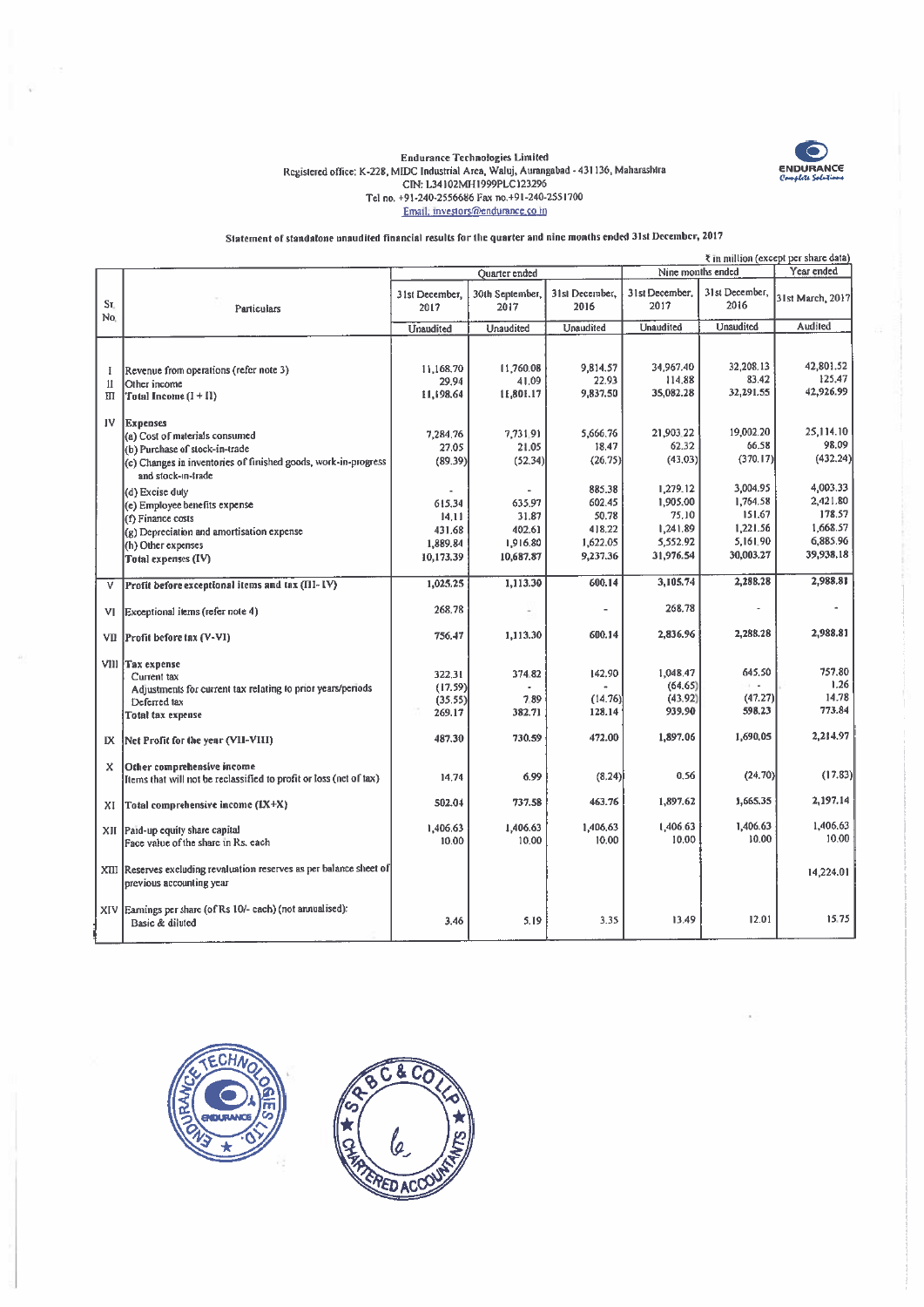#### Notes:

- 1. The above financial results of the Company for the quarter and nine months ended 31st December, 2017 have been reviewed by the Audit Committee and approved by the Board of Directors at their meetings held on 14th February, 2018. The Statutory Auditors of the Company have carried out a "Limited Review" of these financial results.
- 2. These financial results have been prepared in accordance with Indian Accounting Standards ("Ind AS") prescribed under Section 133 of the Companies Act, 2013 read with relevant rules issued thereunder and in terms of Regulation 33 of the SEBI (Listing Obtigations and Disclosure Requirements) Regulations, 2015 read with SEBI circular no CIR/CFD/FAC/62/2016 dated 5th July, 2016.
- 3. Post the applicability of GST in India with effect from 1st July, 2017, revenue is required to be disclosed net of GST. Accordingly, the revenue from operations for the quarter and nine monllts ended 31st December, 2017 are nol comparable wiih the quarter and nine months ended 3lsi December, 2016 and Ihe year ended 31st March, 2017 presenled in the results.
- 4. During the quarter ended 31st December, 2017, the Company has incurred Rs. 268.78 million towards Voluntary Separalion Scheme for eligible workmen, as pail of consolidation of plant operations in the Pune region, which has been disclosed as an exceptional item in the financial results.
- 5. The operating segment of the Company is identified to be, 'Automotive Components'. Therefore, the disclosure as per Regulation 33(1)(e) read with Clause (L) of Schedule IV of the Listing Regulations is not applicable.
- 6 The figures ofprevious periods have been regrouped, wherever necessary to confonn to the cuzrent penod's classificalion

For and on behatfof the Board of DIrectors

 $\perp$ Anurang Jain

Place: Mumbai Date: 14th February, 2018 Managing Director (DIN : 00291662)

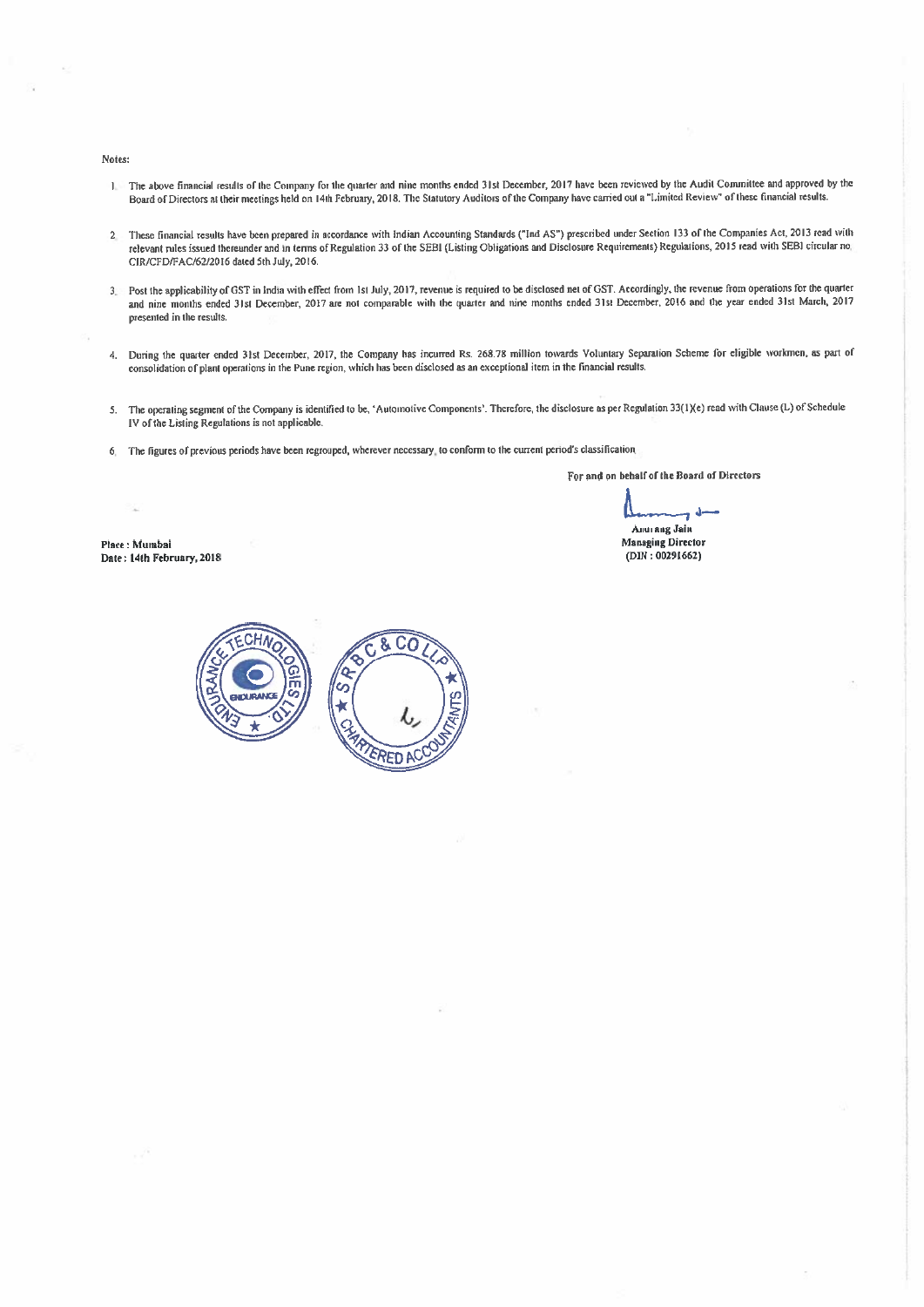## $\label{thm:rel}$  Registered office: K-228, MIDC Industrial Area, Waluj, Aurangabad - 431136, Maharashtra<br>CIN: 1.34102MH1999PLC123296<br>Tel no. +91-240-2556686 Fax no.+91-240-2551700<br>Email: investors@endurance.co.in



Statement of consolidated unaudited financial results for the quarter and nine months ended 31st December, 2017

|            | ₹ in million (except per share data)                                                        |                        |                         |                        |                                 |                        |                       |  |
|------------|---------------------------------------------------------------------------------------------|------------------------|-------------------------|------------------------|---------------------------------|------------------------|-----------------------|--|
|            |                                                                                             |                        | Quarter ended           |                        | Nine months ended<br>Year ended |                        |                       |  |
| Sг.<br>No. | Particulars                                                                                 | 31st December,<br>2017 | 30th September,<br>2017 | 31st December.<br>2016 | 31st December.<br>2017          | 31st December.<br>2016 | 31st March.<br>2017   |  |
|            |                                                                                             | Unaudited              | Unaudited               | Unaudited              | Unaudited                       | Unaudited              | Audited               |  |
|            |                                                                                             |                        |                         |                        |                                 |                        |                       |  |
| I          | Revenue from operations (refer note 4)                                                      | 15,808.82              | 16,204.38               | 14,078.82              | 48,795.28                       | 45,082.41              | 59,883.50             |  |
| и          | Other income                                                                                | 84,17                  | 62.25                   | 69.33                  | 206.30                          | 200.67                 | 319.22                |  |
| Ш          | Total income (I + II)                                                                       | 15,892.99              | 16,266.63               | 14,148,15              | 49,001.58                       | 45,283.08              | 60,202.72             |  |
| 1V         | <b>Expenses</b>                                                                             |                        |                         |                        |                                 |                        |                       |  |
|            | (a) Cost of materials consumed                                                              | 9.274.18               | 9,809.36                | 7,481.19               | 28.185.61                       | 24,868.32              | 32,571.55             |  |
|            | (b) Purchase of stock-in-trade                                                              | 27,05                  | 21.05                   | 18.47                  | 62.32                           | 66.58                  | 98.09                 |  |
|            | (c) Changes in inventories of finished goods, work-in-progress<br>and stock-in-trade        | (225.17)               | (220.84)                | 16.88                  | (408.65)                        | (599.30)               | (410.19)              |  |
|            | (d) Excise duty                                                                             |                        |                         | 885.38                 | 1,279.12                        | 3,004.95               | 4,003.33              |  |
|            | (e) Employee benefits expense                                                               | 1,466.40               | 1,391.40                | 1,383.91               | 4.337.08                        | 4,083.96               | 5,455.15              |  |
|            | (f) Finance costs                                                                           | 47.14                  | 68.58                   | 87.88                  | 172.52                          | 273.32                 | 322.49<br>2,905.06    |  |
|            | (g) Depreciation and amortisation expense                                                   | 798.13                 | 768.47<br>2,911.52      | 740.64<br>2,520.10     | 2,308.57<br>8,682.95            | 2,123.60<br>8,001.29   | 10,610.79             |  |
|            | (h) Other expenses<br>Total expenses (IV)                                                   | 3,037.47<br>14,425.20  | 14,749.54               | 13,134.45              | 44,619.52                       | 41,822.72              | 55,556.27             |  |
|            |                                                                                             |                        |                         |                        |                                 |                        |                       |  |
| v          | Profit before exceptional items and tax (III-IV)                                            | 1.467.79               | 1.517.09                | 1,013,70               | 4.382.06                        | 3.460.36               | 4,646.45              |  |
| VI.        | Exceptional items (refer note 5)                                                            | 268.78                 |                         |                        | 268,78                          |                        |                       |  |
|            | VII Profit before tax (V-VI)                                                                | 1,199.01               | 1,517.09                | 1,013.70               | 4,113.28                        | 3,460.36               | 4,646.45              |  |
|            | VIII Tax expense<br>Current tax                                                             | 481.79                 | 494 86                  | 297.68                 | 1,476.79                        | 1,061.75               | 1,354.98              |  |
|            | Adjustments for current tax relating to prior years/periods                                 | (9.56)                 |                         | (18.41)                | (56.63)                         | (18.41)                | (17.81)               |  |
|            | Deferred tax                                                                                | (55.03)                | 25.39                   | (8.72)                 | (50.82)                         | (50.67)                | 6.18                  |  |
|            | Total tax expense                                                                           | 417.20                 | 520.25                  | 270.55                 | 1,369.34                        | 992.67                 | 1,343,35              |  |
| IX.        | Net profit for the period (VII - VIII)                                                      | 781.81                 | 996.84                  | 743.15                 | 2,743.94                        | 2,467.69               | 3,303.10              |  |
| x          | Other comprehensive income                                                                  |                        |                         |                        |                                 |                        |                       |  |
|            | liems that will not be reclassified to profit or loss                                       | 14.74                  | 6.99                    | (8.24)                 | 0.56                            | (24.70)                | (17.01)               |  |
|            | $ $ (net of tax)                                                                            |                        |                         |                        |                                 |                        |                       |  |
|            | Items that will be reclassified to profit or loss                                           | (56.58)                | 250.90<br>257.89        | (227.12)               | 571.49<br>572.05                | (243.38)<br>(268.08)   | (427.36)<br>(444, 37) |  |
|            | Total                                                                                       | (41.84)                |                         | (235.36)               |                                 |                        |                       |  |
| xı         | Total comprehensive income for the period $(IX + X)$                                        | 739.97                 | 1,254.73                | 507.79                 | 3,315.99                        | 2,199.61               | 2,858.73              |  |
| XII        | Profit for the period attributable to:                                                      |                        |                         |                        |                                 |                        |                       |  |
|            | Shareholders of the Company                                                                 | 781.81                 | 996.84                  | 743.15                 | 2,743.94                        | 2,467.69               | 3,303.10              |  |
|            | Non controlling interests                                                                   |                        |                         |                        |                                 |                        |                       |  |
|            | XIII Total comprehensive income for the period                                              |                        |                         |                        |                                 |                        |                       |  |
|            | attributable to:                                                                            |                        |                         |                        |                                 |                        |                       |  |
|            | Shareholders of the Company                                                                 | 739.97                 | 1,254.73                | 507.79                 | 3,315.99                        | 2.199.61               | 2,858.73              |  |
|            | Non controlling interests                                                                   |                        |                         |                        |                                 |                        |                       |  |
|            | XIV Paid-up equity share capital                                                            | 1,406.63               | 1,406.63                | 1,406.63               | 1,406.63                        | 1,406.63               | 1,406.63              |  |
|            | Face value of the share in Rs. each                                                         | 10.00                  | 10,00                   | 10.00                  | 10.00                           | 10.00                  | 10.00                 |  |
|            |                                                                                             |                        |                         |                        |                                 |                        |                       |  |
| XV         | Reserves excluding revaluation reserves as per balance sheet of<br>previous accounting year |                        |                         |                        |                                 |                        | 15,886.71             |  |
|            |                                                                                             |                        |                         |                        |                                 |                        |                       |  |
|            | XVI Earnings per share (of Rs 10/- each) (not annualised):                                  |                        |                         |                        |                                 |                        | 23.48                 |  |
|            | Basic & diluted                                                                             | 5.56                   | 7.09                    | 5.28                   | 19.51                           | 17.54                  |                       |  |

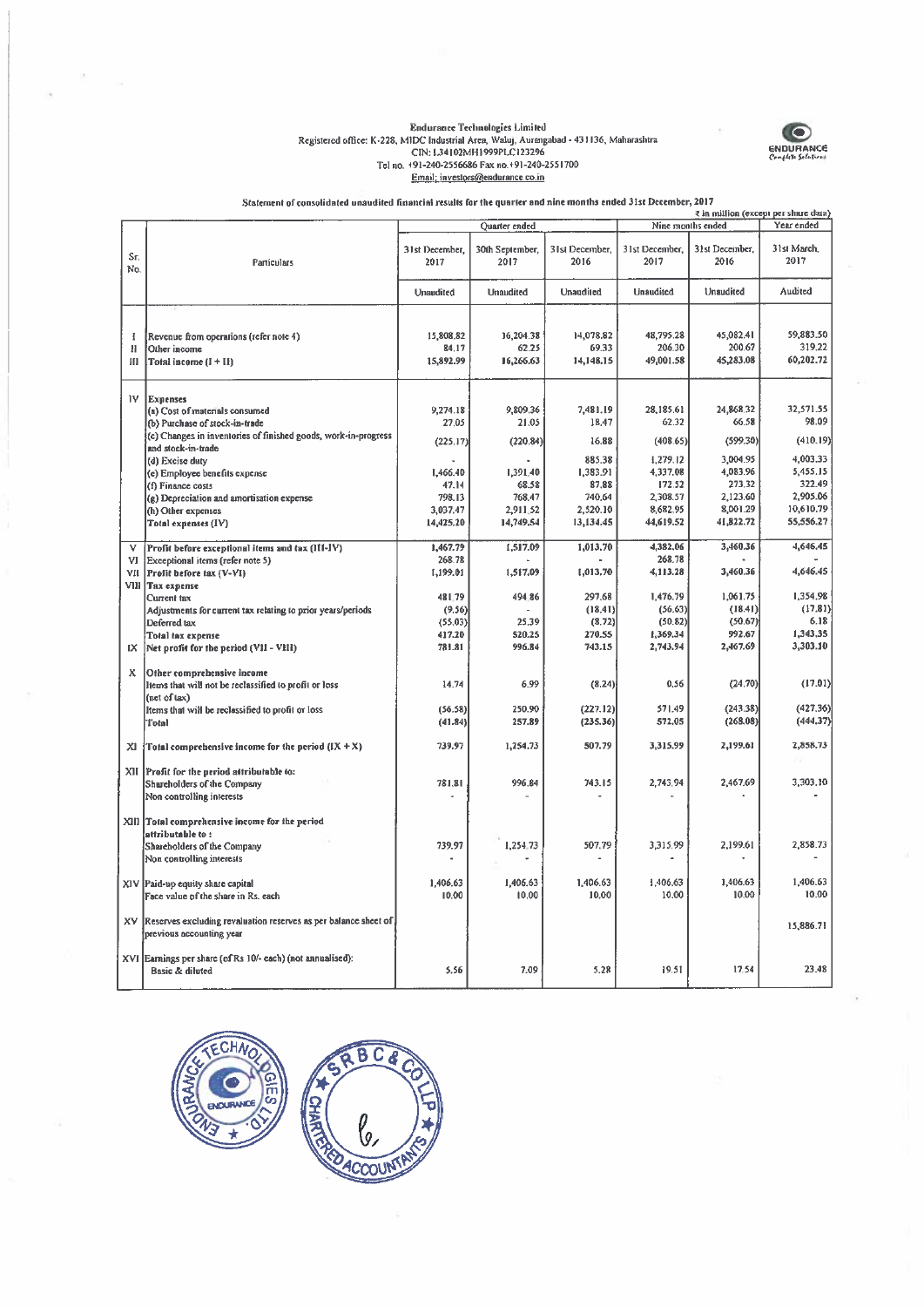Notes:

- The above consolidated financial results of the Company for the quarter and nine months ended 31st December, 2017 have been reviewed by the Audit Committee and any control out a "Limited Review" of these and a "Limited Rev consolidated financial results
- 2 These consolidated financial results have been prepared in accordance whit Indian Accounting Standards ("md AS") prescribed under Section 133 ofthe Companies Act, 2013 rend with relevant ivies issued thereunder and in wrens of Regulation 33 of the SEBI (Listing Obligations and Diecloaure Reqniretnenta) Regulations, 2015 read with SEBI circular no. CIR/CFD/FAC/62/2016 dated 5th July, 2016.
- 3. The consolidated financial results include results of following subsidiaries :

| Name of the company                   | Relationship        |
|---------------------------------------|---------------------|
| Endurance Overseas SrL, Italy (EOSRL) | Subsidiary (Direct) |
| Endurance Fondalmec SpA, Italy        | Subsidiary of EOSRL |
| Endurance FOA SpA, Italy              | Subsidiary of EOSRL |
| Endurance Engineering SrL, Italy      | Subsidiary of EOSRL |
| Endurance Amann GmbH, Germany         | Subsidiary (Direct) |

- 4. Post the applicability of GST in India with effect from 1st July, 2017, revenue is required to be disclosed net of GST. Accordingly, the revenue from operations for the quarter and nine months ended 31st December, 2017 are not comparable with the qnazter and nine months ended 31st December, <sup>2016</sup> and theyesr ended 31st March, <sup>2017</sup> presented in the results.
- 5. During the quarter ended 31st December, 2017, the Company has incurred Rs. 268.78 million towards Voluntary Separation Scheme for eligible workmen, as part of consolidation of plant operations in the Pune region, which has been disclosed as an exceptional item in the financial results
- 6. The operating segment of the Company is identified to be, 'Automotive Components'. Therefore, the disclosure as per Regulation 33(1)(e) read with Clause (L) of Schedule IV of the Listing Regulations is not applicable.
- 7. The figures of previous periods have been regrouped, wherever necessary, to conform to the current period's classification.

For and on behalf of the Board of Directors

حة و Aaurang Jaiaa Managing Director (DIN: 00291662)

Place: Mumbai Date: 14ff. Pebmaary, 2018

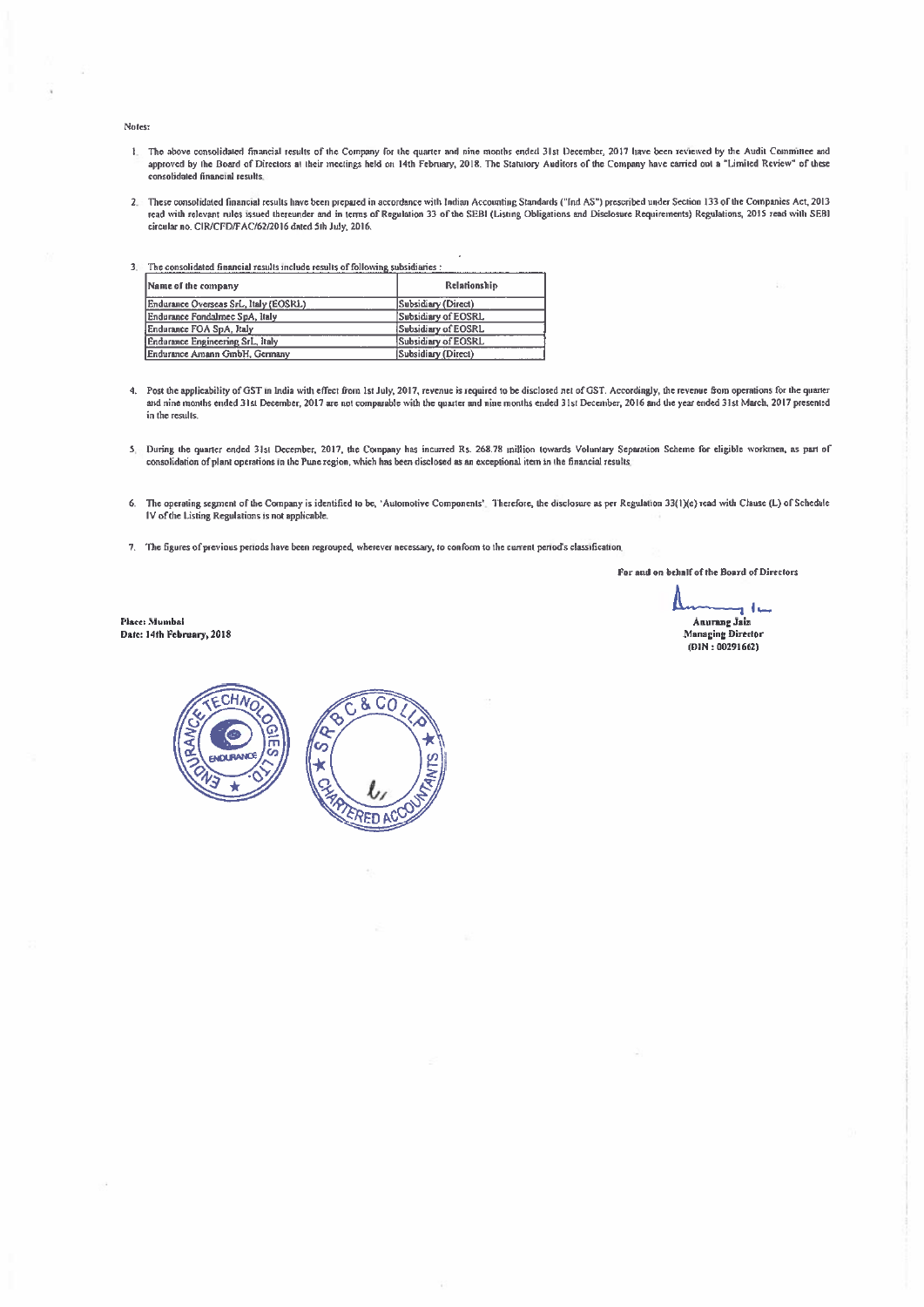### $S \, R \, B \, C \, \& CO \, LLP$ <br>  $S \, R \, B \, C \, \& CO \, LPP$ <br>  $S \, R \, B \, C \, \& CO \, LPP$ Chartered Accountants<br>Pune (111 006, India School) Domain and School (Near-411 006, India

Tel : +912066036000 Fax: +91 206601 5900

#### Review Report to The Board of Directors Endurance Technologies Limited

- 1. We have reviewed the accompanying statement of unaudited standalone financial results of Endurance Technologies Limited (the 'Company') for the quarter ended December 31, <sup>2017</sup> and year to date from April 1, <sup>2017</sup> to December 31, <sup>2017</sup> (the "Statement") attached herewith, being submitted by the Company pursuant to the requirements of Regulation 33 of the SEBI (Listing Obligations and Disclosure Requirements) Regulations, 2015, read with SEBI Circular No. CIR/CFD/FAC/62/2016 dated July 5, 2016.
- 2. The preparation of the Statement in accordance with the recognition and measurement principles laid down in Indian Accounting Standard 34, Interim Financial Reporting (Ind AS 34) prescribed under Section 133 of the Companies Act, 2013 read with Rule 3 of Companies (Indian Accounting Standards) Rules, 2015 read with SEBI Circular No. CIR/CFD/FAC/62/2016 dated July 5, 2016 is the responsibility of the Company's management and has been approved by the Board of Directors of the Company. Our responsibility is to express <sup>a</sup> conclusion on the Statement based on our review.
- 3. We conducted our review in accordance with the Standard on Review Engagements (SRE) 2410, Review of Interim Financial Information Performed by the Independent Auditor of the Entity issued by the Institute of Chartered Accountants of India. This standard requires that we plan and perform the review to obtain moderate assurance as to whether the Statement is free of material misstatement. A review is limited primarily to inquiries of company personnel and analytical procedures applied to financial data and thus provides less assurance than an audit. We have not performed an audit and accordingly, we do not express an audit opinion.
- 4. Based on our review conducted as above, nothing has come to our attention that causes us to believe that the accompanying Statement, prepared in accordance with the recognition and measurement principles laid down in the applicable Indian Accounting Standards ('Ind AS') specified under Section 133 of the Companies Act, 2013, read with relevant rules issued thereunder and other recognised accounting practices and policies has not disclosed the information required to be disclosed in terms of Regulation 33 of the SEBI (Listing Obligations and Disclosure Requirements) Regulations, 2015, read with SEBI Circular No. CIR/CFD/FAC/62/2016 dated July 5, 2016, including the manner in which it is to be disclosed, or that it contains any material misstatement.



THIS SPACE IS INTENTIONALLY LEFT BLANK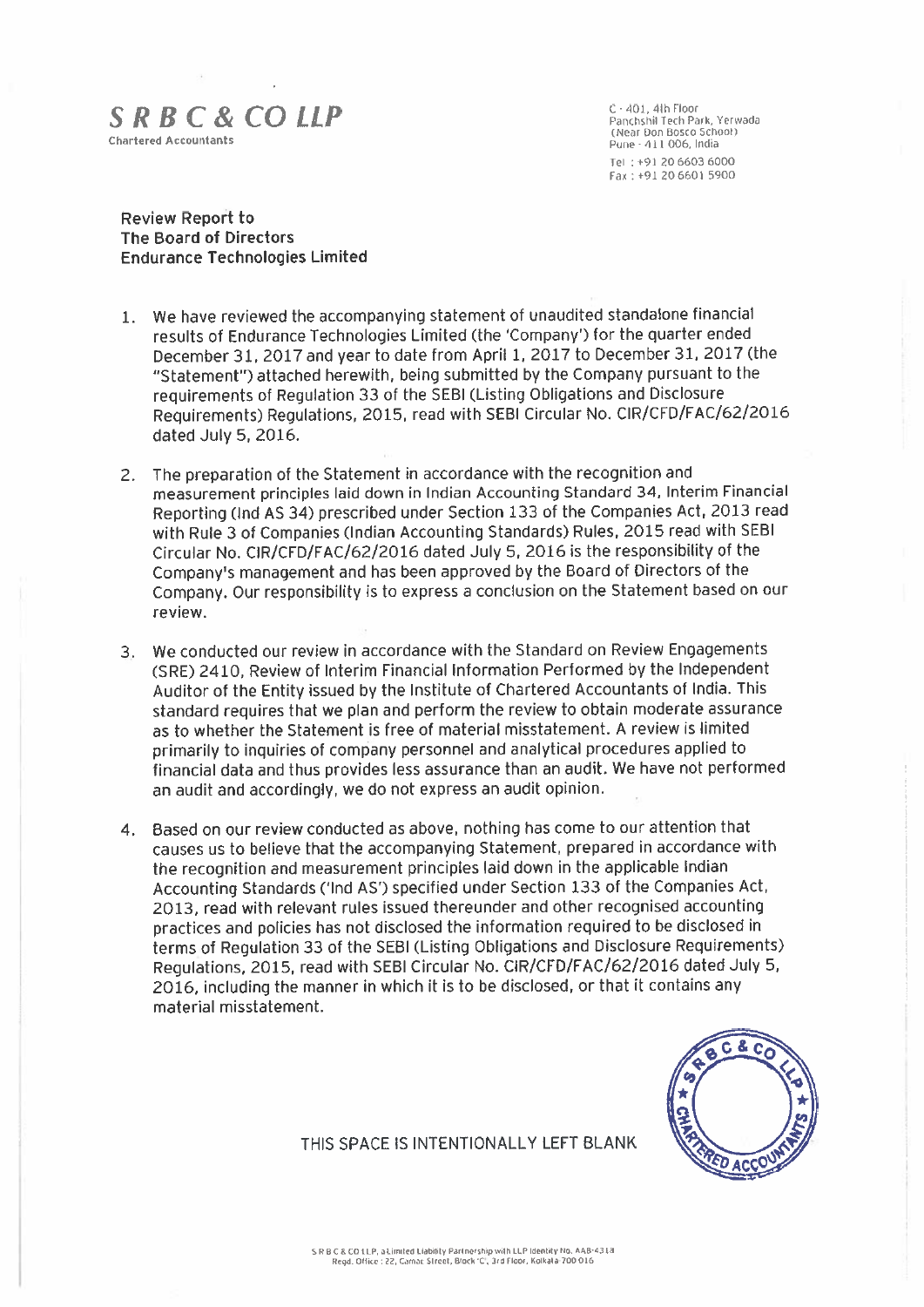## SRB C& CO LLP

Chartered Accountants

5. The comparative Ind AS financial information of the Company for the corresponding quarter and year to date from April 1, <sup>2016</sup> to December 31, <sup>2016</sup> was reviewed by the predecessor auditor and the lnd AS financial statements of the Company for the year ended March 31, 2017, were audited by predecessor auditor who expressed an unmodified conclusion and an unmodified opinion on those financial information and financial statements on February 8, 2017 and May 10, 2017 respectively.

For  $S \, R \, B \, C \, \& \, \mathbb{C}$  O LLP Chartered Accountants ICAI Firm registration number: 324982E/E300003

yind Sethi per Ar

้ Parmer Membership No.: 89802

Mumbai February 14. 2018

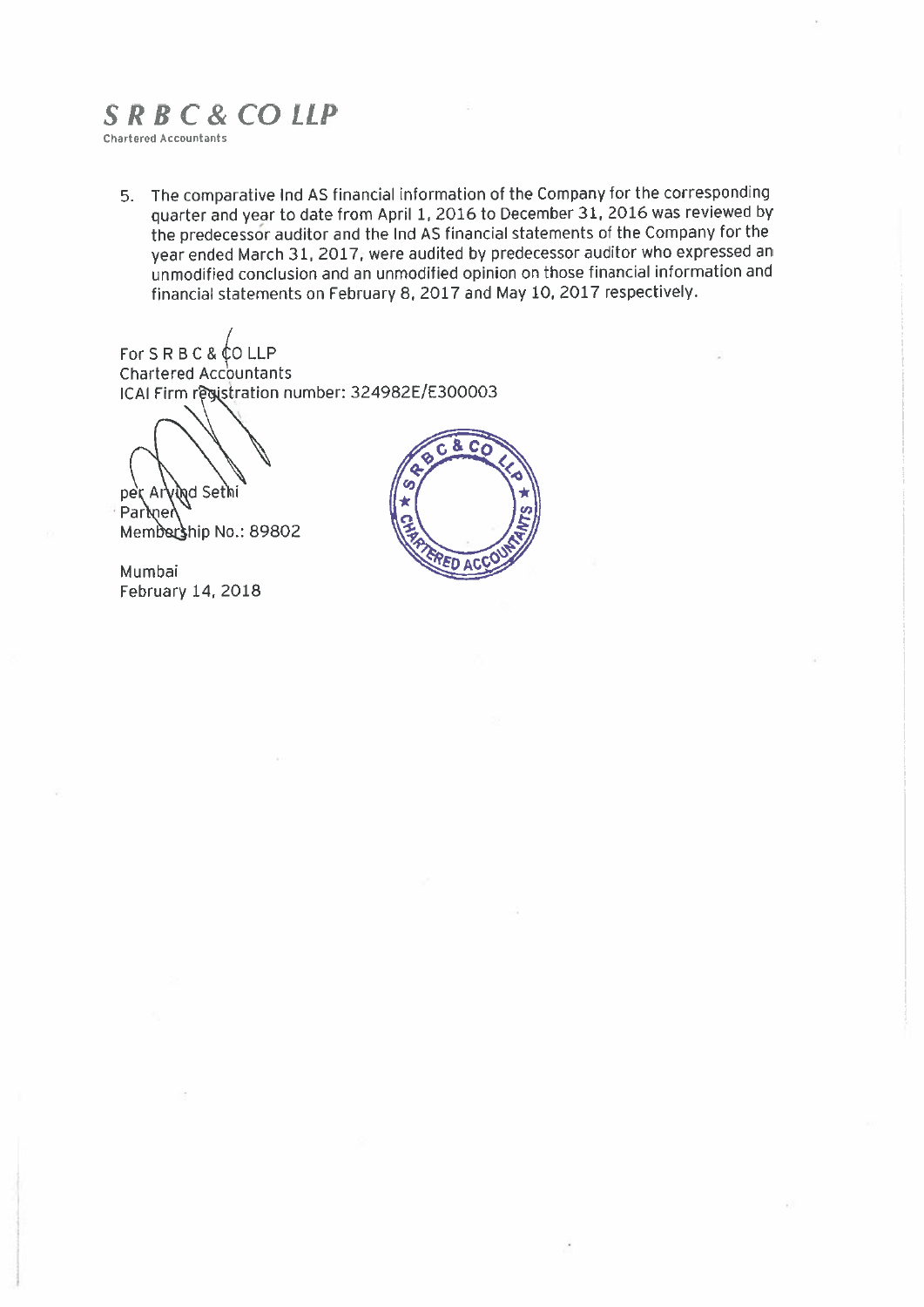## $S \, R \, B \, C \, \& \, CO \, LLP$   $\begin{array}{ccc} C \cdot 401, 4 \text{th } \text{Floor} \\ \text{Panchshil Tech } \text{Park, Yerwada} \end{array}$

Chartered Accountants (Near Don Bosco School) Pune - <sup>411</sup> 006, IndIa Tel +91 2066036000 Fax +91 20 6601 5900

#### Review Report to The Board of Directors Endurance Technologies Limited

- 1. We have reviewed the accompanying statement of unaudited consolidated financial results of Endurance Technologies Limited comprising Endurance Technologies Limited (the 'Company') and its subsidiaries (together referred to as 'the Group'), for the quarter ended December 31, <sup>2017</sup> and year to date from April 1, <sup>2017</sup> to December 31, 2017 (the "Statement") attached herewith, being submitted by the Company pursuant to the requirements of Regulation 33 of the SEBI (Listing Obligations and Disclosure Requirements) Regulations, 2015 , read with SEBI Circular No. CIRfCFD/FAC/62/2O16 dated July 5, 2016.
- 2, The preparation of the Statement in accordance with the recognition and measurement principles laid down in Indian Accounting Standard 34, Interim Financial Reporting (md AS 34) prescribed under Section 133 of the Companies Act, 2013 read with Rule 3 of Companies (Indian Accounting Standards) Rules, 2015 read with SEBI Circular No. CIR/CFD/FAC/62/2016 dated July 5, 2016 is the responsibility of the Company's management and has been approved by the Board of Directors of the Company. Our responsibility is to issue express <sup>a</sup> conclusion on the Statement based on our review.
- 3. We conducted our review in accordance with the Standard on Review Engagements (SRE) 2410, Review of Interim Financial Information Performed by the Independent Auditor of the Entity issued by the Institute of Chartered Accountants of India. This standard requires that we plan and perform the review to obtain moderate assurance as to whether the Statement is free of material misstatement. A review is limited primarily to inquiries of company personnel and analytical procedures applied to financial data and thus provides less assurance than an audit. We have not performed an audit and accordingly, we do not express an audit opinion.
- 4. We did not review the financial information, in respect of two subsidiaries, whose financial information include total assets of Rs 20,504.90 million and net assets of Rs 6,847.01 million as at December 31, 2017, and total revenues of Rs 4,817.32 million and Rs 14,359.58 million for the quarter and the period ended on that date. These financial information have been reviewed by other auditors, which have been furnished to us. Our conclusion on the consolidated financial results, in so far as it relates to the affairs of such subsidiaries is based solely on the report of other auditors. Our conclusion is not modified in respect of this matter.



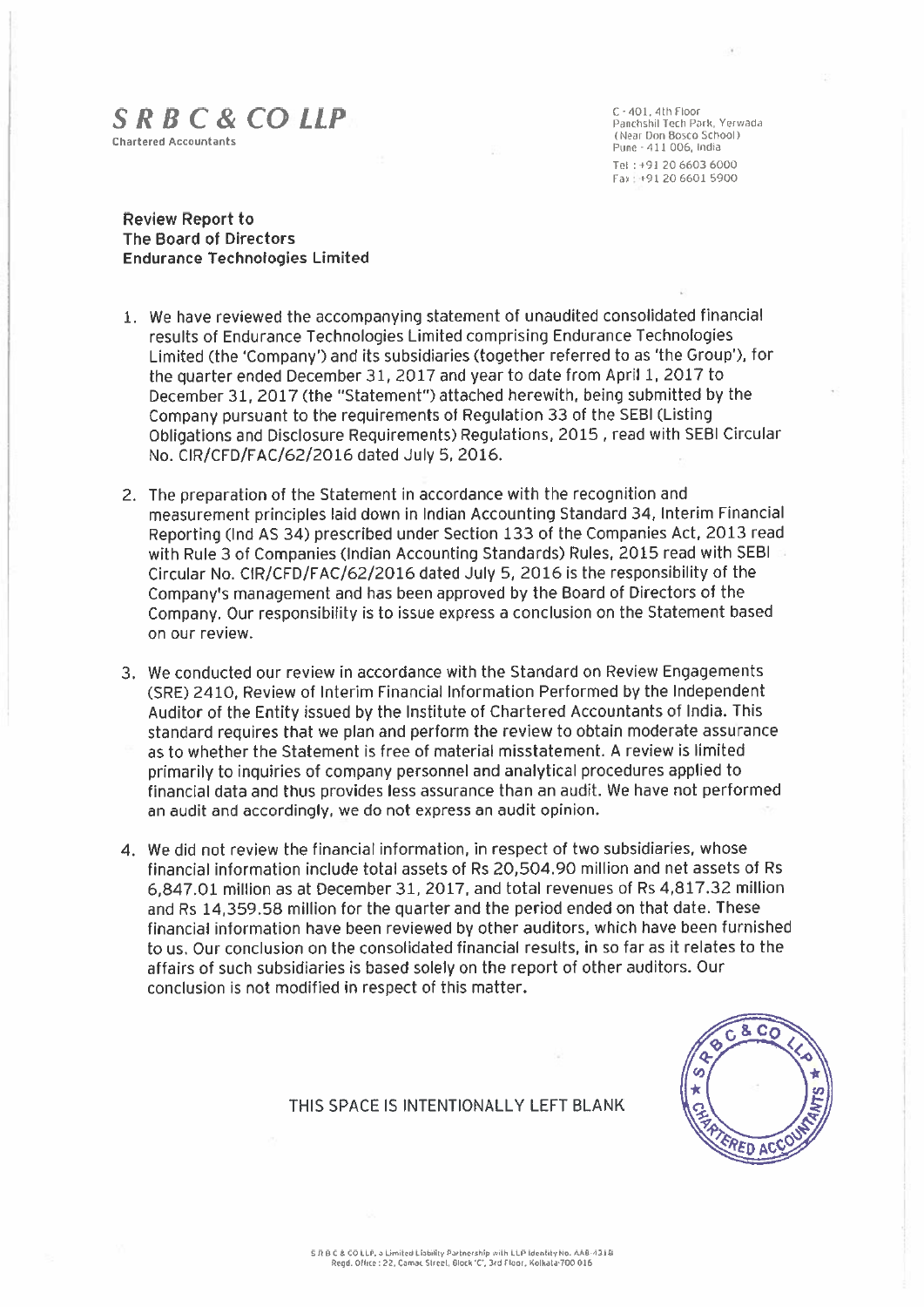### SR8C& CO LLP

Chartered Accountants

- 5. Based on our review conducted as above and based on the consideration of the reports of other auditors on the unaudited separate quarterly financial information of subsidiaries, nothing has come to our attention that causes us to believe that the accompanying Statement of unaudited consolidated financial results prepared in accordance with recognition and measurement principles laid down in the applicable Indian Accounting Standards specified under Section 133 of the Companies Act, 2013, read with relevant rules issued thereunder and other recognised accounting practices and policies has not disclosed the information required to be disclosed in terms of Regulation 33 of the SEBI (Listing Obligations and Disclosure Requirements) Regulations, 2015, read with SEBI Circular No. C[R/CFD/FAC/62/2016 dated July 5, 2016, including the manner in which it is to be disclosed, or that it contains any material misstatement.
- 6. The comparative Ind AS financial information of the Company for the corresponding quarter and year to date from April 1, <sup>2016</sup> to December 31, <sup>2016</sup> was reviewed by the predecessor auditor and the Ind AS consolidated financial statements of the Company for the year ended March 31, 2017, was audited by predecessor auditor who expressed an unmodified conclusion and an unmodified opinion on those consolidated financial information and consolidated financial statements on February 8, 2017 and May 10, 2017 respectively

CAI Firm registration number: 324982E/E300003 For SRBC & COLLP Chartered Accountants

per Arvind Sethi

Partner Membership No.: 89802

Mumbai February 14, 2018

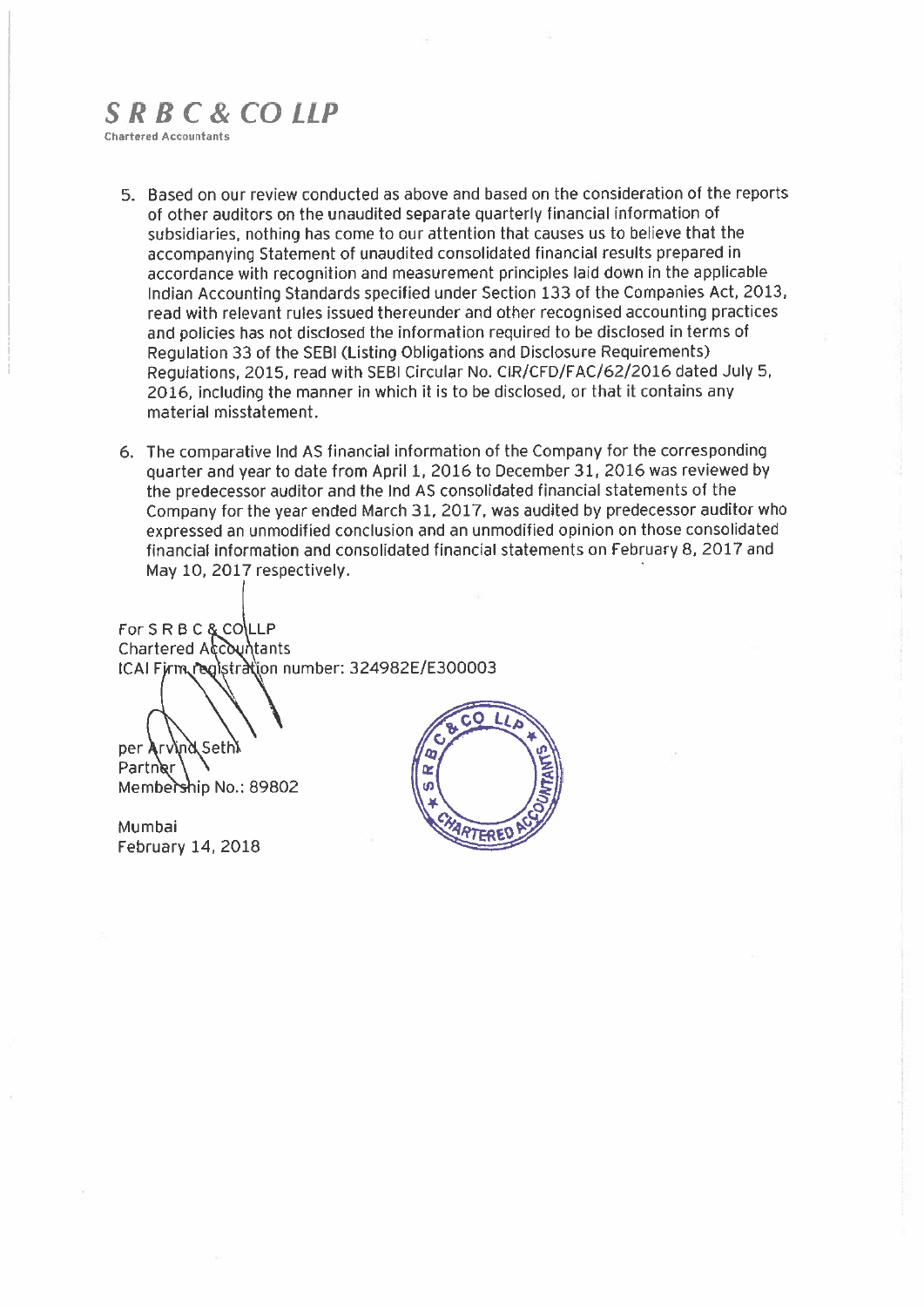

#### Press Release

14<sup>th</sup> February, 2018, Mumbai, India

#### Endurance Technologies Ltd. results for quarter ended 31st December 2017

The Board of Directors of Endurance Technologies Limited today approved the unaudited financial results for the quarter and nine months ended 31<sup>st</sup> December 2017. The financial highlights are as follows:

#### Consolidated Financial Highlights

|                                                                   |             |             |          |             |             | (Rs. in Million) |
|-------------------------------------------------------------------|-------------|-------------|----------|-------------|-------------|------------------|
| <b>Particulars</b>                                                | Q3 FY 17-18 | 03 FY 16-17 | % Change | 9M FY 17-18 | 9M FY 16-17 | % Change         |
| Consolidated Total Income Incl other<br>Income (excl excise duty) | 15,893      | 13,263      | 19.8%    | 47,722      | 42,278      | 12.9%            |
| <b>EBITDA</b>                                                     | 2,313       | 1,842       | 25.6%    | 6,863       | 5,857       | 17,2%            |
| <b>EBITDA %</b>                                                   | 14.6%       | 13.9%       |          | 14.4%       | 13.9%       |                  |
| PBT (before exceptional items)                                    | 1,468       | 1,014       | 44.8%    | 4,382       | 3,460       | 26.6%            |
| <b>Exceptional Items</b>                                          | (269)       |             |          | (269)       |             |                  |
| PBT (after exceptional items)                                     | 1,199       | 1.014       | 18.3%    | 4,113       | 3,460       | 18.9%            |
| PAT (before minority interest and OCI)                            | 782         | 743         | 5.2%     | 2,744       | 2,468       | 11.2%            |
| PAT % (before minority interest and OCI)                          | 4.9%        | 5.6%        |          | 5.7%        | 5.8%        |                  |
|                                                                   |             |             |          |             |             |                  |

#### Standalone Financial Highlights

| <b>Particulars</b>                                              | 03 FY 17-18 | 03 FY 16-17 | % Change | 9M FY 17-18 | 9M FY 16-17 | % Change |
|-----------------------------------------------------------------|-------------|-------------|----------|-------------|-------------|----------|
| Standalone Total Income Incl other<br>Income (excl excise duty) | 11,199      | 8,952       | 25.1%    | 33,803      | 29.287      | 15.4%    |
| <b>EBITDA</b>                                                   | 1.471       | 1,069       | 37.6%    | 4.423       | 3.662       | 20.8%    |
| <b>EBITDA %</b>                                                 | 13.1%       | 11.9%       |          | 13.1%       | 12.5%       |          |
| PBT (before exceptional items)                                  | 1,025       | 600         | 70.8%    | 3,106       | 2,288       | 35.7%    |
| <b>Exceptional Items</b>                                        | (269)       |             |          | (269)       |             |          |
| PBT (after exceptional items)                                   | 756         | 600         | 26.0%    | 2,837       | 2,288       | 24.0%    |
| PAT (before OCI)                                                | 487         | 472         | 3.2%     | 1,897       | 1,690       | 12.2%    |
| PAT % (before OCI)                                              | 4.4%        | 5.3%        |          | 5.6%        | 5.8%        |          |

| $17 - 18$ | 03 FY 16-17 | % Change | 9M FY 17-18 | 9M FY 16-17 | % Change |
|-----------|-------------|----------|-------------|-------------|----------|
| 11,199    | 8.952       | 25.1%    | 33,803      | 29.287      | 15.4%    |
| 1,471     | 1,069       | 37.6%    | 4,423       | 3,662       | 20.8%    |
| 13.1%     | 11.9%       |          | 13.1%       | 12.5%       |          |
| 1,025     | 600         | 70.8%    | 3,106       | 2,288       | 35.7%    |
| (269)     |             |          | (269)       |             |          |
| 756       | 600         | 26.0%    | 2,837       | 2,288       | 24.0%    |
| 487       | 472         | 3.2%     | 1.897       | 1,690       | 12.2%    |
| 4.4%      | 5.3%        |          | 5.6%        | 5.8%        |          |

#### Performance Highlights [Nine Months of FY 2017-18]:

- Consolidated Total Income including other income (excluding Excise Duty) grew by 12.9% to INR 47,722 million vs INR 42,278 million.
- 71% of Consolidated Total Income including other Income came from Indian operations and balance 29% came from European operations.
- Standalone Total Income including other income grew by 15.4% to INR 33,803 million vs INR 29,287 million.
- Consolidated EBITDA Margin improved to 14.4% from 13.9%.
- Consolidated PAT (before OCI) grew by 11.2% to INR 2,744 million vs INR 2,468 million.
- Aftermarket sales from Indian operations grew by 7.9% to INR 1,667 million vs INR 1,544 million.
- Consolidated Basic and Diluted EPS is INR 19.51 per share (not annualized) compared to INR 17.54 per share (not annualized) in the previous financial year.